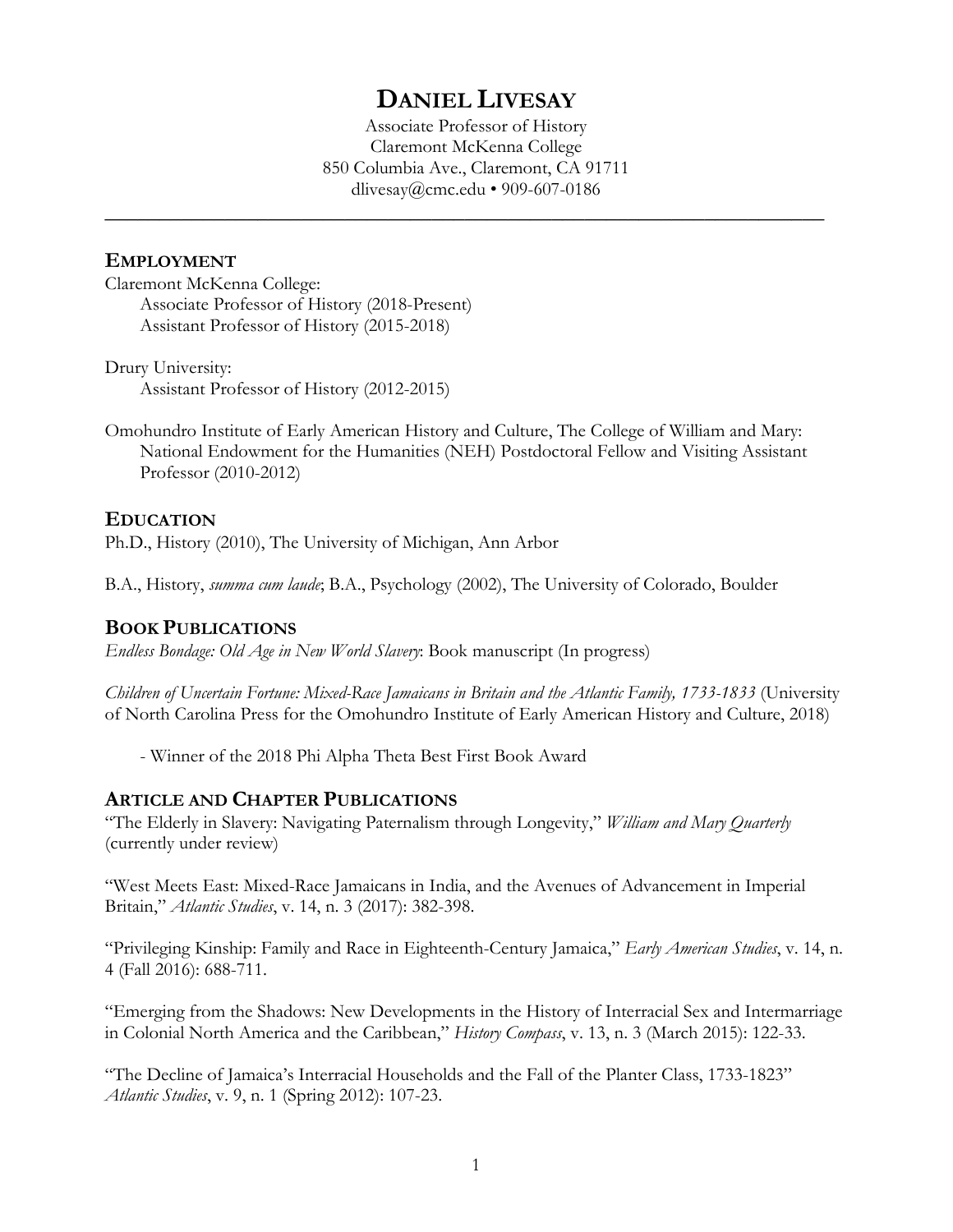"Imagining Difference: Abolition and Mixed Race in the British Atlantic," in *Free at Last?: Reflections on Freedom and the Abolition of the British Transatlantic Slave Trade*, eds. Cecily Jones and Amar Wahab (Cambridge Scholars Publishing, 2011), 39-57.

"All in the Family: Mixed-Race Jamaicans and their Imperial Networks in the Eighteenth Century," in *(Re)Figuring Human Enslavement: Images of Power, Violence and Resistance*, eds. Ulrich Pallua, Adrian Knapp, & Andreas Exenberger (Innsbruck University Press, 2009), 149-66.

"Extended Families: Mixed-Race Children and the Scottish Experience, 1770-1820," *International Journal of Scottish Literature*, n. 4 (Spring/Summer 2008): 1-17.

# **OTHER PUBLICATIONS**

"The British Caribbean," *Handbook of Latin American Studies*, Library of Congress (2021 volume) – in production

"Transatlantic Family Making," *Oxford Research Encyclopedia* (online publication, April 2019)

"The British Caribbean," *Handbook of Latin American Studies*, Library of Congress (online publication, 2019)

"Robert Wedderburn," and "London" for *Heritage of Freedom: Free Blacks in the Atlantic World, 1492- 1900* (Facts on File), 2010

# **BOOK REVIEW PUBLICATIONS**

*The Mark of Slavery: Disability, Race, and Gender in Antebellum America*, by Jenifer Barclay, *Journal of Southern History* – in production

*Between Fitness and Death: Disability and Slavery in the Caribbean*, by Stefanie Hunt-Kennedy, *Journal of African American History* – in production

*The Smell of Slavery: Olfactory Racism and the Atlantic World*, by Andrew Kettler, *Journal of Interdisciplinary History*, v. 52, n. 3 (Winter 2022): 425-26.

*African Europeans: An Untold History*, by Olivette Otele, *American Purpose Magazine*, October 13, 2021

*Scandal and Survival in Nineteenth-Century Scotland: The Life of Jane Cumming*, by Frances B. Singh, *1650- 1850: Ideas, Aesthetics, and Inquiries in the Early Modern Era*, v. 27

*Blurring the Lines of Race & Freedom: Mulattoes & Mixed Bloods in English Colonial America*, by A.B. Wilkinson, *William and Mary Quarterly* 78, no. 2 (April 2021): 385-389.

*Jamaica in the Age of Revolution*, by Trevor Burnard, *New West-Indian Guide* 95 (Spring 2021): 115-16.

*Remembering Early Modern Revolutions: England, North America, France and Haiti*, ed. Edward Vallance, *Social History*, v. 52, n. 106 (2019): 426-28.

*Surviving Slavery in the British Caribbean*, by Randy Browne, *American Historical Review*, v. 124, n. 4 (2019): 1480-1482.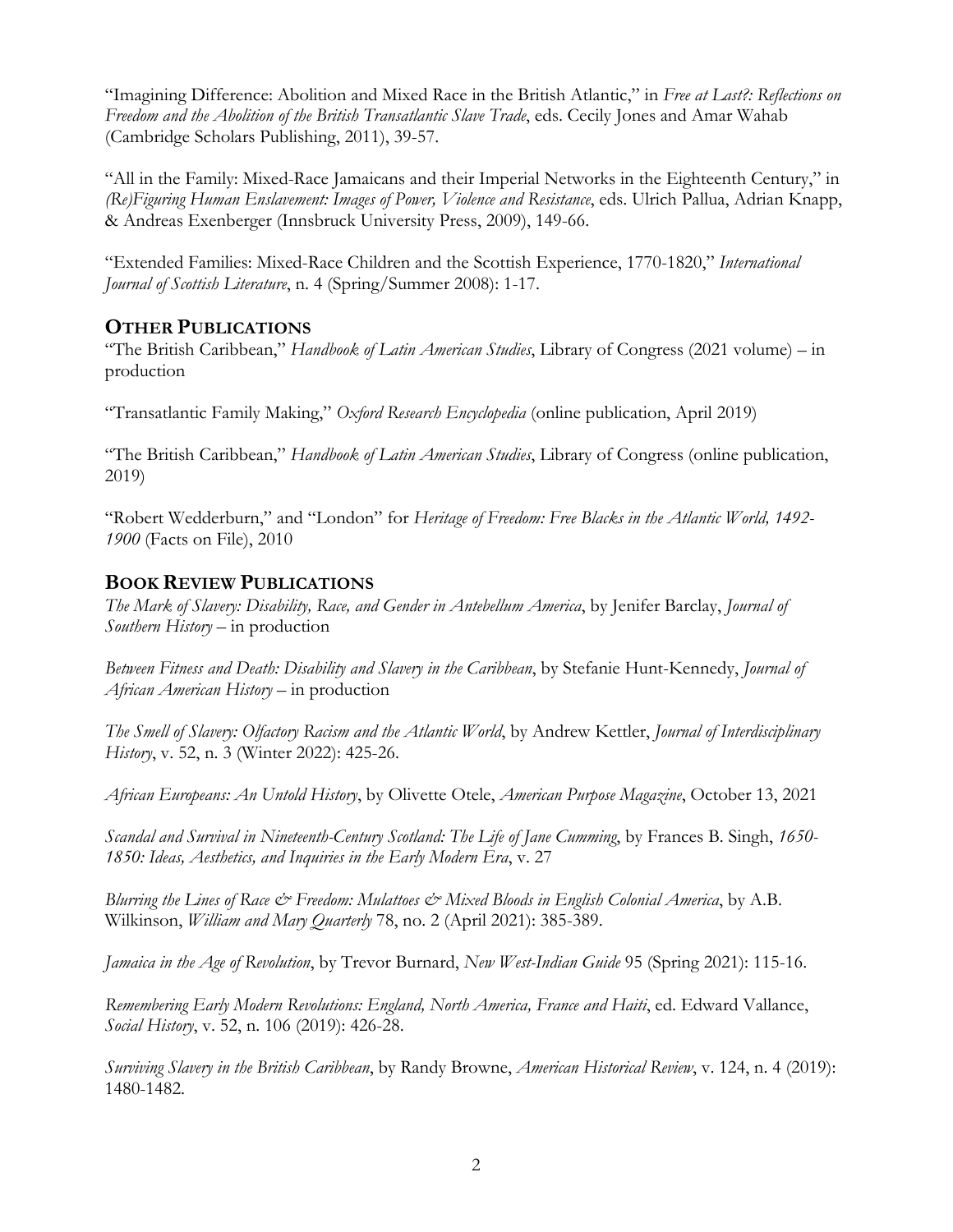*Christian Slavery: Conversion and Race in the Protestant Atlantic World*, by Katharine Gerbner, *Itinerario*, v. 43, n. 2 (August 2019): 377-379.

*The Price for Their Pound of Flesh: The Value of the Enslaved, from Womb to Grave, in the Building of a Nation*, by Daina Berry, *Civil War History*, v. 65, n. 2 (June 2019): 194-195.

*Victorian Jamaica*, eds. Tim Barringer and Wayne Modest, *The Historian*, v. 81, n. 2 (Summer 2019): 320- 321.

*Contested Bodies: Pregnancy, Childrearing, and Slavery in Jamaica*, by Sasha Turner, *Journal of the History of Childhood and Youth*, v. 11, n. 3 (Fall 2018): 461-463.

*Legacies of British Slave-ownership* Digital Humanities Website, *Reviews in History* (2017): http://www.history.ac.uk/reviews/review/2167

*Africans in the Old South: Mapping Lives across the Atlantic World*, by Randy Sparks, *Journal of Southern History*, v. 83, n. 2 (May 2017)

*Competing Visions of Empire: Labor, Slavery and the Origins of the British Atlantic Empire*, by Abigal L. Swingen, *Enterprise & Society: The International Journal of Business History* (November 2015)

*A Tale of Two Plantations: Slave Life and Labor in Jamaica and Virginia*, by Richard S. Dunn, *The William and Mary Quarterly*, v. 72, n. 4 (October 2015)

*Women, Dissent, & Anti-Slavery in Britain & America, 1790-1865*, eds. Elizabeth J. Clapp & Julie Roy Jeffrey, *New West Indian Guide*, v. 88 (2014)

*Slave Wales: The Welsh and Atlantic Slavery, 1660-1850*, by Chris Evans, *Journal of British Studies*, v. 51, n. 2 (January 2012)

*Sweet Negotiations: Sugar, Slavery, and Plantation Agriculture in Early Barbados*, by Russell Menard, *Caribbean Quarterly*, v. 56, n. 1 (March 2010)

*The Jewish Community of Early Colonial Nevis: A Historical Archaeological Study*, by Michelle M. Terrell, *Caribbean Quarterly*, v. 55, n. 2 (June 2009) *Contesting Empires: Opposition, Promotion,* and *Slavery*, by Jonathan Hart, *European History Quarterly*, v. 37, no. 2 (April, 2007)

## **FELLOWSHIPS/AWARDS**

Fellow, Bright Institute, Knox College (2022) Roy P. Crocker Award for Service, Claremont McKenna College (2022) National Humanities Center, Anthony E. Kaye Fellowship (2019) Phi Alpha Theta Best First Book Award (2018) Robert H. Smith International Center for Jefferson Studies Research Fellowship, Monticello (2018) Virginia Museum of History and Culture Mellon Research Fellowship (2018) Fred W. Smith Library Research Fellowship, Mount Vernon (2018) Center for Teaching and Learning Course Activity Grant, The Claremont Colleges (2018) Berger Institute, Faculty Fellow, Claremont McKenna College (2017-2018) C.A.R.E. Diversity Center Faculty Fellow, Claremont McKenna College (2017-2018) Huntington Library/Omohundro Short Term Research Fellowship, San Marino, CA (2016)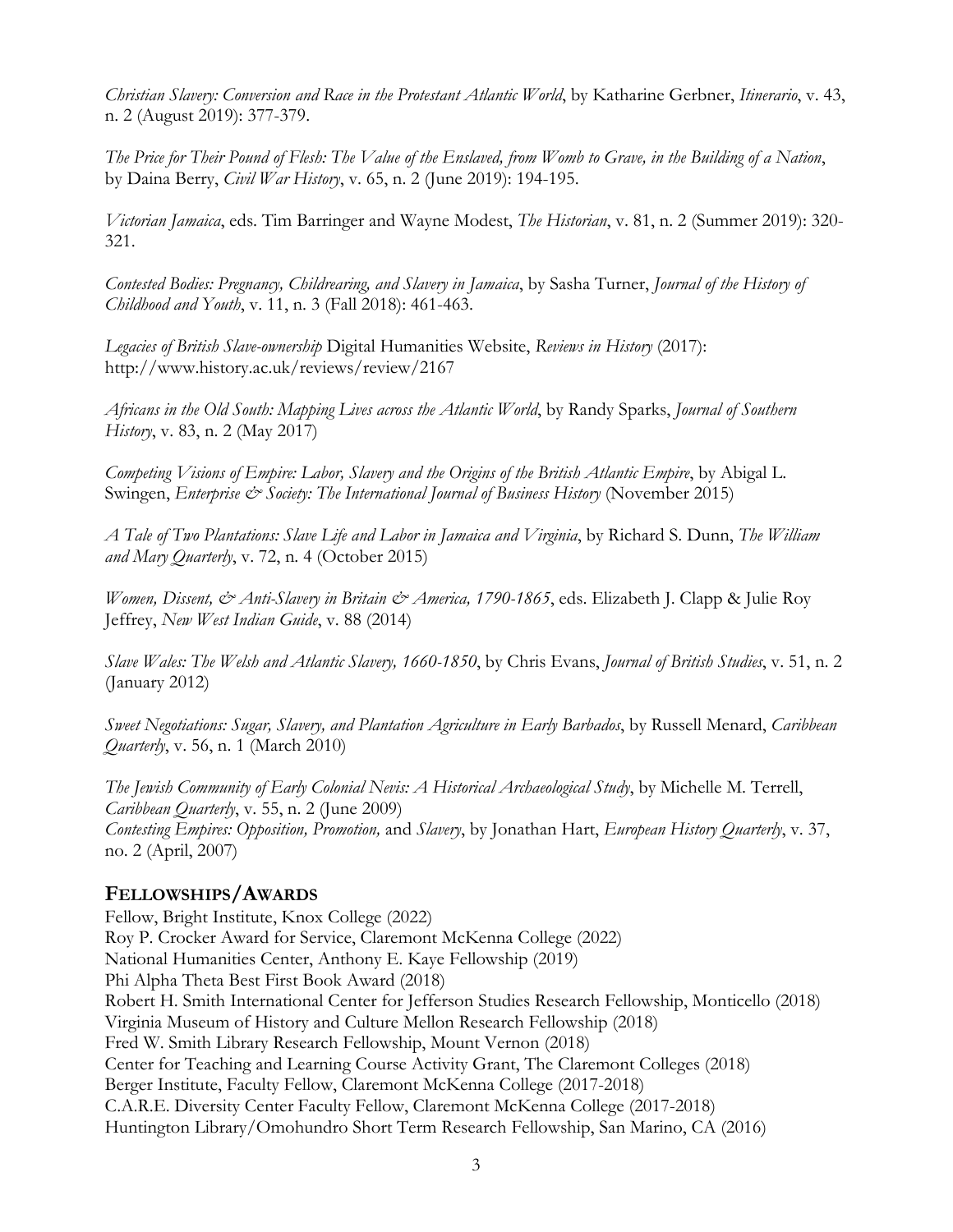Faculty Award for Scholarship, Drury University (2015) (Nominated, declined) Faculty Award for Liberal Learning, Drury University (2015) (Nominated, declined) Sherman Emerging Scholar Award, University of North Carolina Wilmington (2014) Rockefeller Library Short-Term Research Fellowship, Williamsburg, VA (2014) Missouri Humanities Council Fellowship (2013, 2014) Missouri Arts Council Fellowship (2013) National Endowment for the Humanities Postdoctoral Fellowship, Omohundro Institute (2010-2012) Rackham Pre-Doctoral Fellowship, The University of Michigan (2008-2009) Fulbright Fellowship (I.I.E.) to Jamaica (2007-2008) North American Conference on British Studies Dissertation-Year Fellowship (2007) Rackham Humanities Fellowship, The University of Michigan (2006-2007) Passed General Exams with Distinction (2006) Institute of Historical Research/Mellon Pre-Dissertation Fellowship, University of London (2006) American Philosophical Society Library Resident Research Fellowship, Philadelphia, PA (2006) Andrew W. Mellon, Huntington Library Short-Term Fellowship, San Marino, CA (2006) McMaster University/American Society of Eighteenth-Century Studies Short-Term Research Fellowship, Hamilton, ON (2006) Center for European Studies Summer Research Grant, The University of Michigan (2006)

International Institute Individual Fellowship, The University of Michigan (2005)

## **TEACHING EXPERIENCE**

## **Courses Taught**

"Slavery: A World History" Inside-Out Prison Exchange Program Course, CRC Prison, Norco, CA "Slavery: A World History," History 116, Claremont McKenna College "Race and Racism in the Colonial Americas," History 114, Claremont McKenna College "Youth Culture in History," History 101, Claremont McKenna College "Early American Families," History 196, Claremont McKenna College "Native American History," History 120, Claremont McKenna College "Revolutions and their Legacies," Freshman Humanities Seminar, Claremont McKenna College "Survey of United States History I," History 101, Drury University "Colonial America," History 250, Drury University "History of Slavery," History 251, Drury University "Native American History," History 265, Drury University "The American Revolution," History 320, Drury University "Latin American History," History 343, Drury University "Slavery in the Modern World," Global Studies 201, Drury University "Relatives, Rivalries, and Race: Families in the Early-Modern Atlantic," History 490, The College of William and Mary "Racial Mixture in the Early-Modern Atlantic," History 490, The College of William and Mary

"Comparative Slavery in the Americas," History 195, The University of Michigan, Ann Arbor

# **INVITED LECTURES AND SEMINARS**

"Pandemics in Colonial America," Society of Colonial Wars of Southern California, September, 2020

"The Elderly in Slavery: Navigating Paternalism Through Longevity," Triangle Early American Historians Seminar, Durham, NC, December 2019

"Mixed-Race Jamaicans in Britain," Friends of the Georgian Society of Jamaica, London, July 2019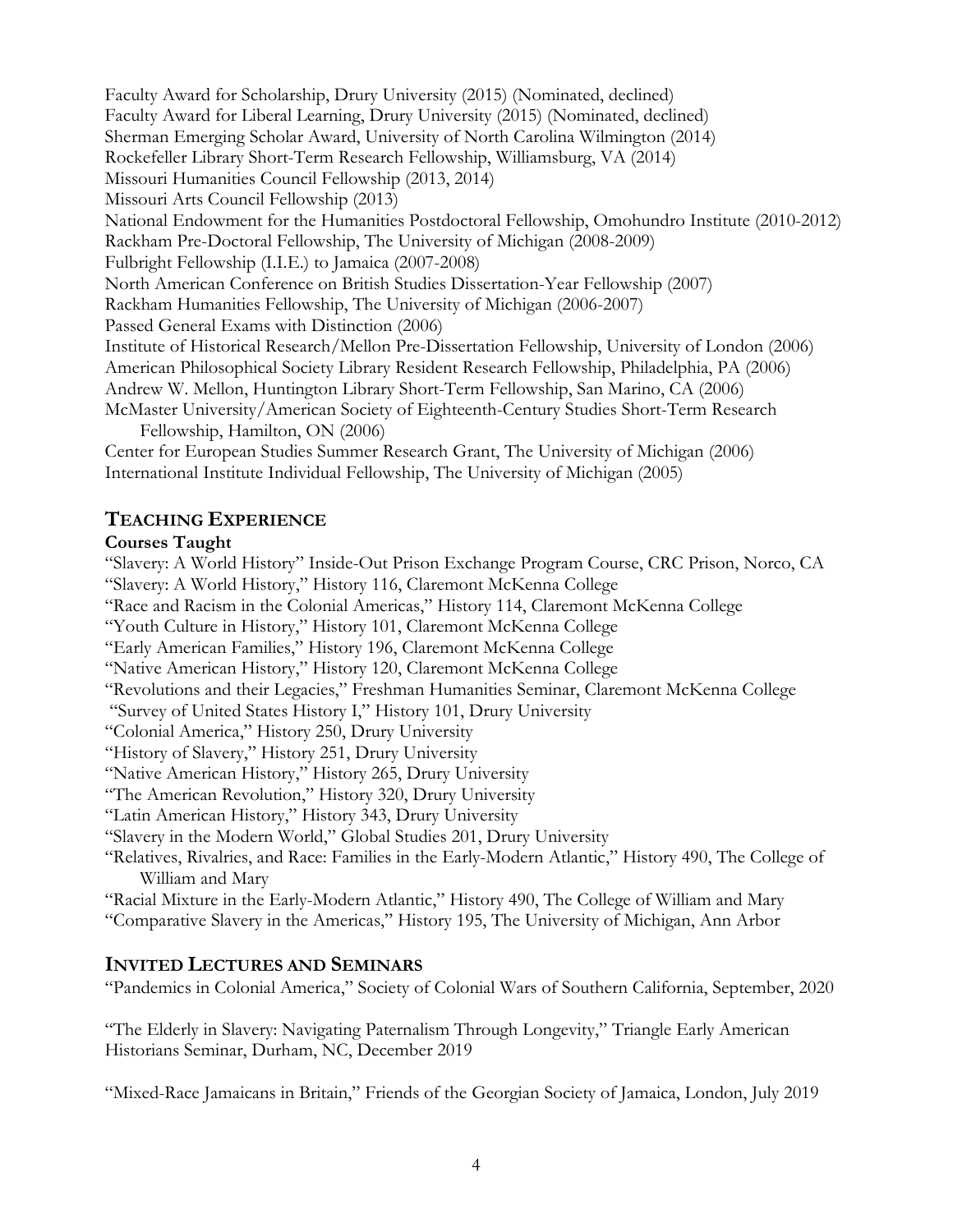"Making Britain Great Again?: A Long Look at Racial Attitudes, Brexit, and Global Migration in the Modern World," Drury University, Springfield, MO, November 2018

"Getting Old on a Jamaican Plantation: Age and Slavery in the Colonial Caribbean," Stokes Seminar, Dalhousie University, Halifax, Canada, October 2018

"Elderly Slaves in America," California Rehabilitation Center, Norco, CA, March 2018

"Colonial Homecomings: The Global Travel of Mixed-Race Jamaicans and Constructions of Identity," Global Nineteenth Century Symposium, The University of California, Riverside, May 2017

"Anticipating Emancipation: Mixed-Race Elites and Jamaica's Transition to Freedom," Early Modern Studies Institute, San Marino, CA, March 2016

Invited Panelist for Roundtable discussion of Richard Dunn's *A Tale of Two Plantations* monograph, Southern Historical Society Annual Conference, Little Rock, AR, November 2015

"Endless Bondage: Life for Elderly Slaves in Colonial Society," Drury University Faculty Research Series, February 2015

"Race and the Making of Family in the Atlantic World," Sherman Emerging Scholar Lecture, The University of North Carolina, Wilmington, October 2014

"The Caribbean Dimension of the American Revolution," Ozark Mountain Chapter of the Sons of the American Revolution, April 2014

"West Indian Nabobs: Mixed-Race Jamaicans and India during Warren Hastings' Impeachment," Omohundro Institute Colloquium, April 2012

"Cromwell's Western Design and England's Growing Empire," History 388: Stuart Britain with Dr. Nicholas Popper, The College of William and Mary, March 2012

"Heir's Breadth: Jamaica's 1761 Inheritance Cap and Mixed-Race Families on Both Sides of the Atlantic," Global History Institute Seminar, Georgetown University, Washington D.C., October 2011

"The War over the Imperial Family: Interracial Households Crossing Between Jamaica and Britain in the Mid-Eighteenth Century," Alexandrian Society Symposium, Virginia Commonwealth University, Richmond, VA, April 2011

"Regency London, 1788-1820," University of Southern Mississippi Study Abroad Program, King's College, London, July 2008

"The Colony Comes Home: Mixed-Race Jamaicans in Britain, 1770-1820," Friends of the Georgian Society of Jamaica, Jamaica High Commission Building, London, June 2008

"Origins of the Transatlantic Slave Trade," and "The Experiences of Slaves in Colonial America," History 160: American History to 1865 with Dr. David Hancock, The University of Michigan, Ann Arbor, June 2005

# **CONFERENCE PAPERS PRESENTED**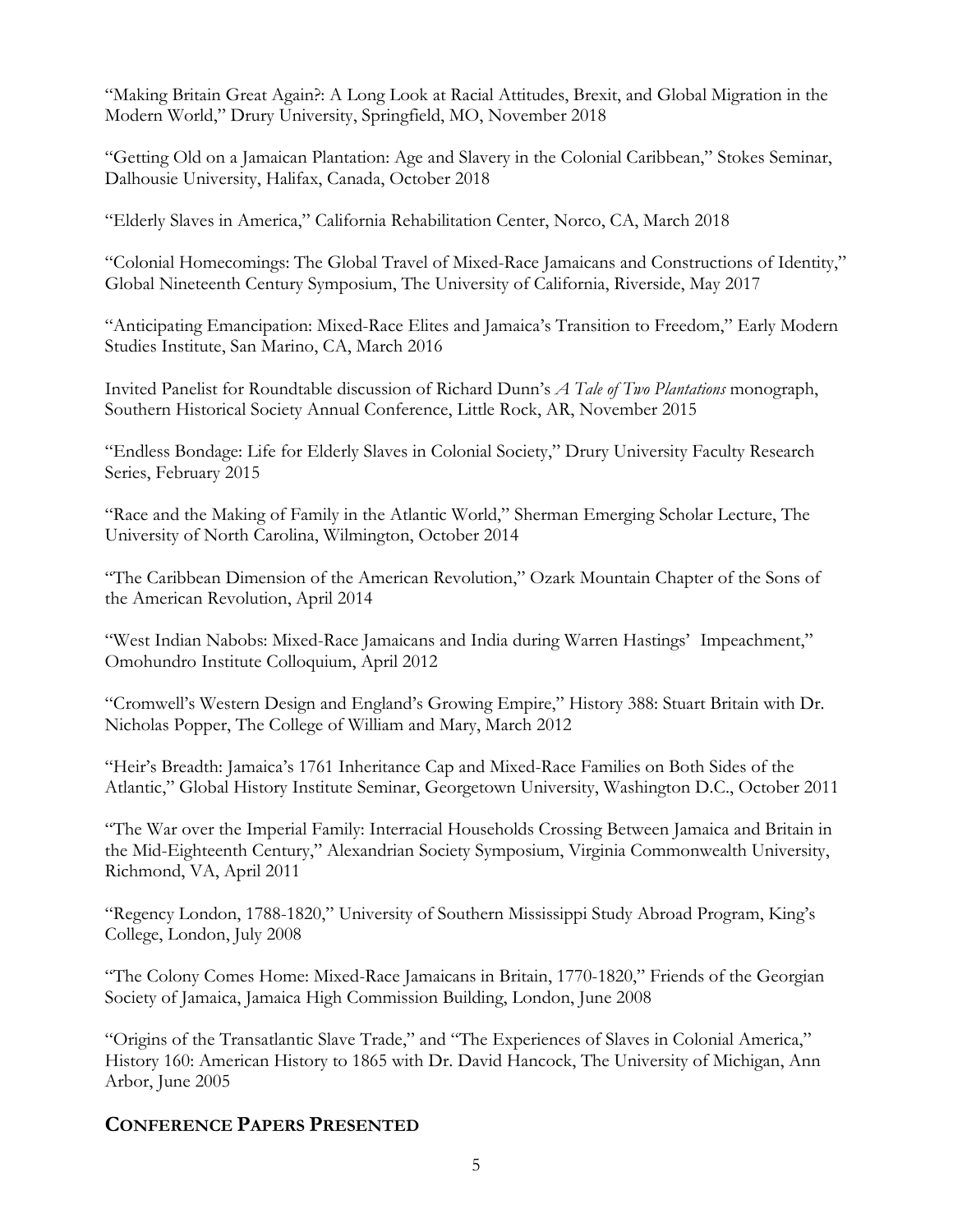"Elderly Bondspeople and the Creation of Caribbean Paternalism," 75<sup>th</sup> Anniversary of Eric Williams's *Capitalism and Slavery* Conference, University of Liverpool, November 2019

"Weary Appeals: Enslaved Petitioning From the Elderly in Virginia and Slavery," Enduring Slavery Conference, Schomburg Center for Research in Black Culture, New York, NY, October, 2019

"Estates and Societies of the Caribbean's Free Populations of Color," Legacies of British Slaveownership Conference, University College London, September 2019

"Love and No Death: Fantastically-Old Bondspeople in the Myth of Paternalism," Omohundro Institute of Early American History and Culture, Pittsburgh, June 2019

"Practical Paternalism: The Role of Elderly Slaves in the New Republic," Society for Historians of the Early American Republic, Cleveland, OH, July 2018

"Old Age in the New Republic: Elderly Slaves After the American Revolution," Southern Historical Association Annual Conference, Dallas, TX, November 2017

"Old Age in the Life Cycle of American Slavery," Early Modern Studies Institute/Huntington Library Atlantic History Seminar, Pasadena, CA, August 2017

"Re-Approaching Slavery in Early America through the Life Cycle," Omohundro Institute of Early American History and Culture Annual Conference, Ann Arbor, MI, June 2017

"Her Colour will always be against her:' Mixed-Race Girls in British Families, 1770-1820," Global History of Black Girlhood Conference, Charlottesville, VA, March 2017

"Mixed-Race Migrants to Britain and Jamaica's Transition to Freedom," Association of Caribbean Historians Annual Conference, Havana, Cuba, June 2016

"Aging and Anti-Slavery: Old Slaves and Questions of Family in the Anglo-Atlantic Abolition Movement," American Historical Association Annual Conference, Atlanta, GA, January 2016

"The Caribbean's Influence on North American Ideas of Race," Organization of American Historians Conference, St. Louis, MO, April 2015

"Natural Children: The Influence of Mixed-Race Relatives on Conceptions of Race and Family in the British Atlantic World," The Future of History Conference, University of Pittsburgh, May 2014

"Estranged but No Longer Enslaved: Negotiating Slavery and Freedom with White Companions in the British Caribbean," American Historical Association Annual Conference, Washington D.C., January 2014

"Abolition and Affection: Family Bonds Between British Reformers and Enslaved Laborers," Western Conference on British Studies, Kansas City, MO, October 2013

"Global Citizens: Mixed-Race Jamaicans in the Caribbean, Britain, and India," American Historical Association Annual Conference, New Orleans, LA, January 2013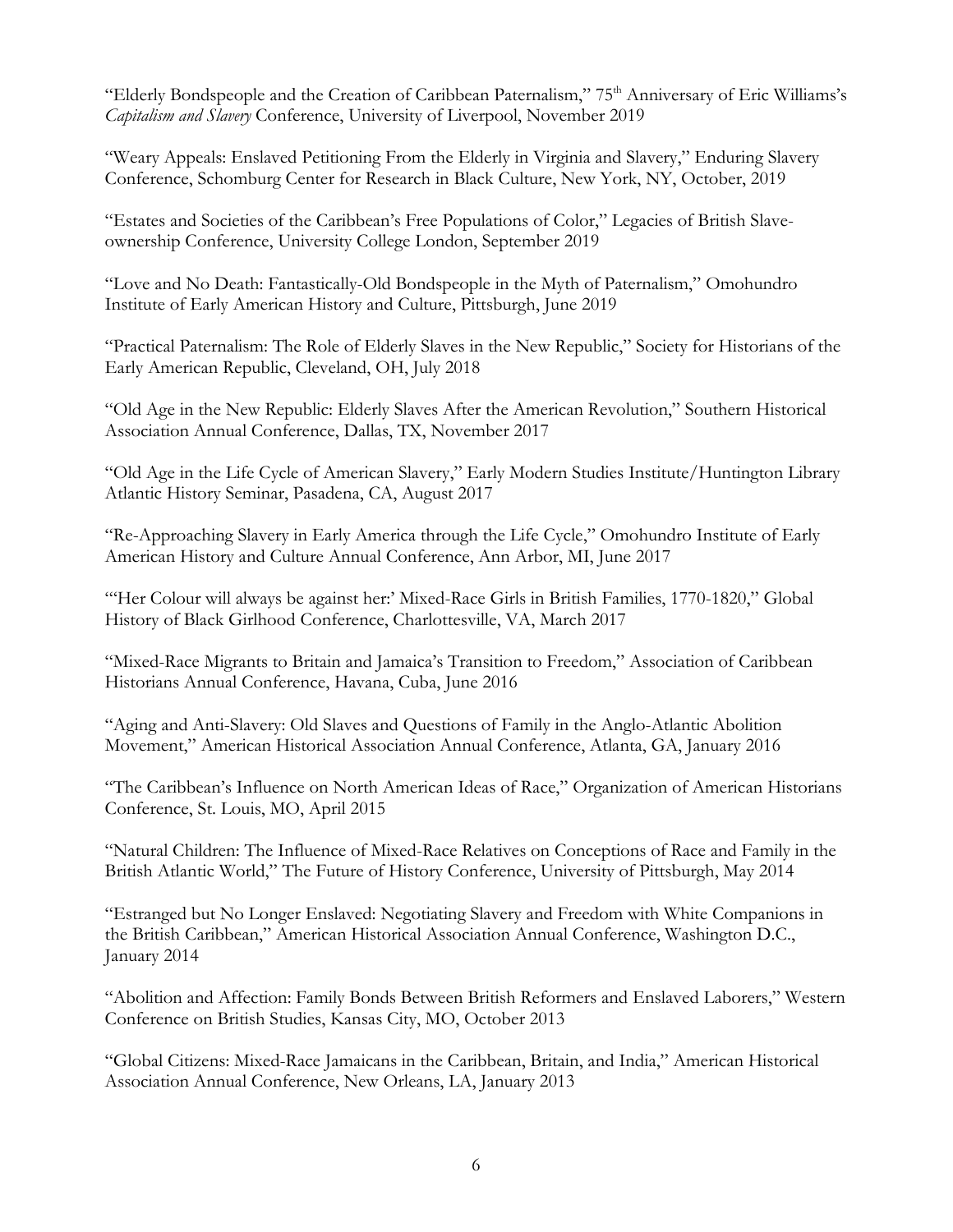"'Brought Up in England At Great Expence': Mixed-Race Entrepreneurs and Privilege Appeals in Jamaica, 1733-1802," Association of Caribbean Historians Annual Conference, Willemstad, Curaçao, May 2012

"West Meets East: Mixed-Race Jamaicans in India, 1770-1810," Forum on European Expansion and Global Interaction Conference (FEEGI), University of Minnesota, Minneapolis, April 2012

"Louisa Calderon and the Closing Door of Racial Accommodation in Nineteenth-Century Britain," Association of Caribbean Historians Annual Conference, Puerto Rico, May 2011

"Preparing to Meet the Atlantic Family: Relatives of Color in Eighteenth-Century Britain," Centering Families in Atlantic Worlds, 1500-1800 Conference, University of Texas, Austin, TX, February 2011

"Patterns of Mixed-Race Migration to Britain in the Eighteenth-Century Black Atlantic," American Historical Association Annual Conference, San Diego, CA, January 2010

"Fashioning the Sable Venus: Literary Depictions and Authorial Experience of Mixed-Race Women in Nineteenth-Century Britain," North East Conference on British Studies (NECBS) Conference, Brown University, Providence, RI, October 2009

"Fractured Family, Divided Estate: A Jamaican Family of Color's Travels in the Eighteenth-Century Atlantic," Omohundro Institute of Early American History Conference, Salt Lake City, UT, June 2009

"Fractured Estates: Will Disputes and Mixed-Race West Indians in Eighteenth-Century Britain," Association of Caribbean Historians Conference, St. Francois, Guadeloupe, May 2009

"Patterns of Mixed-Race Migration in Jamaican Wills, 1770-1820," Atlantic Studies Conference, University of Michigan, Ann Arbor, April 2009

"West-Indian Misfortune: Race, Inheritance and the Law in Eighteenth-Century Britain," *Reconsidering Europe* Conference, University of Michigan, Ann Arbor, April 2008

"Divided Estate: Will Disputes and Mixed-Race Families in the British Atlantic," Department of History and Archaeology, Faculty and Postgraduate Seminar, University of the West Indies, Mona, Jamaica, February 2008

"Mixed Fears: British Anxiety and West-Indian Demographics in the Abolitionist Debate," Department of History and Archaeology, Faculty and Postgraduate Seminar, University of the West Indies, Mona, Jamaica, October 2007

"Imagining Difference: Abolition and Mixed Race in the British Atlantic," *'Free at Last?': An Interdisciplinary Conference to Commemorate the Bicentennial Anniversary of the end of the British Atlantic Slave Trade*, Conference, University of Warwick, UK, July 2007

"Race and Demography: The Impact of Abolitionism on Mixed-Race Britons," *The Four Corners of the Atlantic, 1500-2000*, Conference, Michigan State University, April 2007

## **SERVICE**

Treasurer, Forum on European Expansion and Global Imperialism, 2021-Present Fellowship Referee, National Humanities Center, 2020-Present